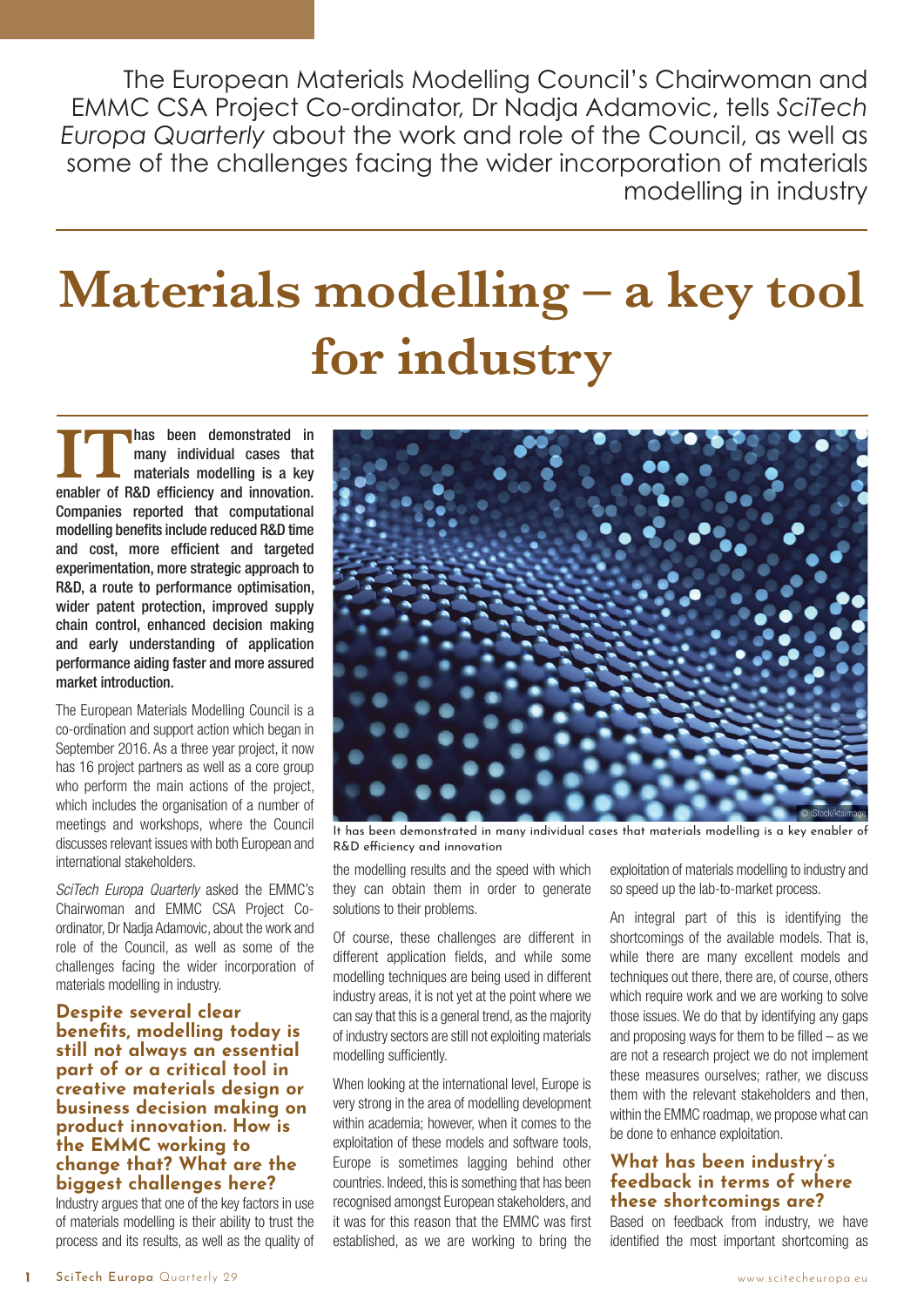

Europe is very strong in the area of modelling development within academia; however, when it comes to the exploitation of these models and software tools, Europe is lagging behind other countries

being a lack of adequate models to simulate complex problems. Furthermore, from the industrial perspective there is also very often a lack of validation of both the available models and those models which are still in the development stage. This is extremely important for industry because they have to be able to be able to trust the models and to be able to know what they can achieve via the model in a quantifiable way. They also need to be able to understand the technical risks, and then, of course, as businesses they need to understand any inherent financial risks, too.

From the industrial perspective, some modelling tools are also not being used efficiently because they are quite difficult to use; or they may not be accurate enough; or the team may not be able to get answers to very specific questions in a timely manner. This therefore comes back to the issue of the shortcomings in the models and the ways they can be filled. What is more, technical challenges also remain with regard to developing predictive models.

The cost involved in incorporating materials modelling into SMEs is also often a barrier. Indeed, quite a significant investment is often required, at least in the beginning, and while larger companies are able to absorb this expense, smaller ones are not. This cost can either be in terms of paying to

attract the right experts to use the modelling techniques, or in terms of the infrastructure needed to support such experts. Often, both are required, which can be expensive.

As such, before companies commit to investing in these areas they have to understand that by doing so they stand to begin making a profit from this within a certain timeframe, which is still very difficult to quantify. This difficulty stems, at least in part, from the fact that many companies which have already made these investments do not make their benefits public knowledge.

When we look at the numerical simulations being used in industry, continuum models based on structural mechanisms and computational fluid dynamics are typically being employed, and volume analysis within these models forms a part of the product lifecycle management, or computer-aided engineering process. This is now relatively mature (but there is potential for further developments here too) and so some data is available for this which can help inform the business decisions of others who may be considering investing in materials modelling.

This is a little different with regard to discrete modelling, where we are able to go into greater detail and explore material composition and structure. This requires other models and, typically, the models available here are not taken into count in product lifecycle management tools, meaning that there is a distinct lack of data which could be used to inform business decisions.

## **Are there known reasons as to why models are lacking in some areas or, perhaps, remain incomplete?**

Software development takes 10-15 years before marketable software tools emerge. While Europe is strong with regard to this within academia, there are a number of reasons as to why a the development of a new piece of software can end abruptly and/or before it is brought to the market, such as, for instance, it may be being developed by a post-doctoral student who leaves the development team.

Within EMMC we are working to understand how academic software developments can be better supported in order avoid problems such as this and thus to help practically support developments to the market in a more timely manner. A part of this involves making the documents that we generate from the meetings we hold on areas such as different methods of professional software development or software licensing aimed at academic developers publicly available via our website.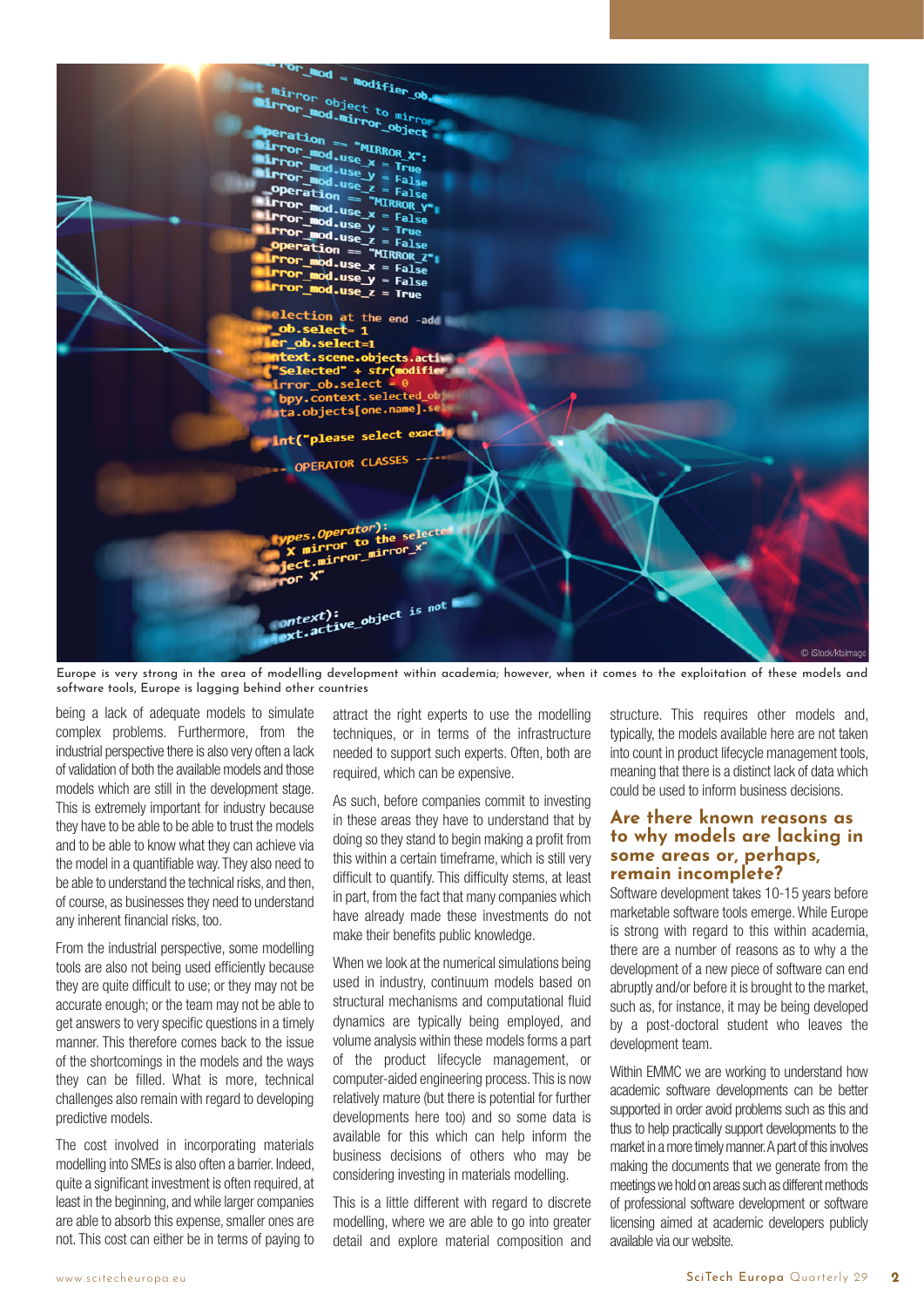

The EMMC is working to bring the exploitation of materials modelling to industry and so speed up the lab-to-market process

Industry has also highlighted what it perceives as a lack of communication as one of the reasons why some useful models are not being used to the extent that we would like to see. According to this argument, knowledge is not flowing between different modelling communities. Indeed, in many instances we have seen that different applications sectors actually encounter similar problems, and they could therefore benefit from more synergy in the use of different models.

While this may seem to paint a somewhat negative picture, however, it should be highlighted that there are also some good examples of where things are working well.

# **Could more be done to incorporate modelling into the engineering/design element, as well as perhaps into company's decisionmaking process?**

Today, in most instances at least, materials modelling is undertaken within the R&D departments of companies, where they focus their activities on gaining a better understanding of physical phenomena or on figuring out why things do not work. However, we are now indeed beginning to see the integration of modelling into engineering and design.

Very often, small companies do lack some of the necessary skills for modelling, which is a problem. As such, there is a need for them to employ experts known as 'translators', who have the expertise to be able to transfer industrial problems into cases to be simulated. This is something we would like to help companies achieve, and, again, we have made documents and guidelines around this subject publicly available on our website.

# **With regard to these challenges and the barriers to a wider roll out, especially when it comes to SMEs, what do you feel are the biggest benefits and challenges of ICME approaches?**

The biggest benefit would be its ability to foster materials innovation and thus make the companies more competitive on the market. In addition, it would also enable them to gain a better understand with regard to processing, properties, and characterisation, from chemistry to application performance. This will subsequently cut costs and time by avoiding unnecessary experiments or perhaps the usage of expensive and dangerous materials.

The screening of a material's properties of materials would reduce the time to market as it helps to solve some very specific problems which perhaps cannot be analysed via experiments.

### **In that sense, could ICME be one of the ways to overcome the issue of cost which has been cited by industry as one of the main barriers to the wider use of modelling – if, of course, the data is available to demonstrate its potential?**

Yes, absolutely. We have worked quite extensively on the economic impact of materials modelling with regard to return on investment with industrial players, and they presented some case studies to demonstrate how it has enabled them to have a shorter time to market as well as higher margin products. However, these tools must have a high level of accuracy and also be application-oriented (as opposed to only being material-oriented) for them to be taken up by industry.

There are currently two European projects – which were initiated within the EMMC roadmap and later funded by the European Commission – on business decision support systems and the development of tools which, besides materials modelling and the technical development of materials, will also incorporate other businessrelated aspects which will help to support industry's decision making process.

Industry has informed us that it is important to collect the success stories from large companies and small companies alike and to present the measurable benefits of modelling. This kind of dissemination is indeed crucial because it demonstrates to other companies that there are economic benefits to be gained through the incorporation of modelling in certain application fields, and this will go on to support their acceptance and exploitation by others. However, this can be quite difficult to achieve as much of the data on this topic is confidential data, and it can take a long time to get approval from companies to publish it.

At the EMMC we have nevertheless managed to obtain some data of this type and within the next year we hope to have more. We are working with some companies and are trying to further encourage the users to provide quantitative estimation indicators regarding the economic benefits of modelling which we are able to communicate to the field in order to support a wider exploitation of these tools. We had also hoped to collect negative case studies, but as people tend not to want to talk about things that have not been successful we have decided to abandon that.